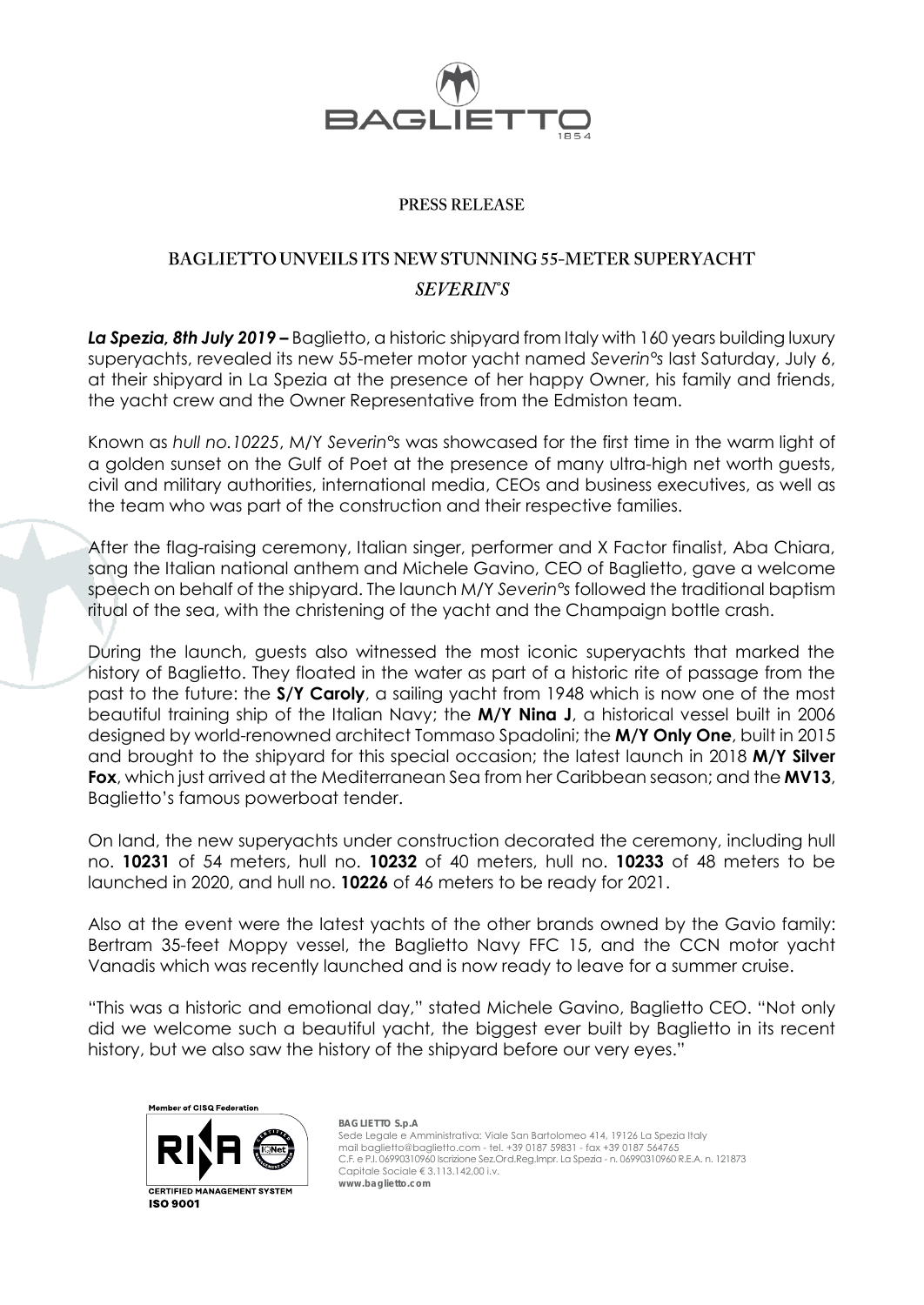

"The unveil of a new yacht is always an extraordinary moment in a shipyard's life," he added. "It is a special moment focused on the yacht; her owner, who I thank for the trust given to us; and all the people that made this dream a reality."

After the launch, the guests enjoyed an exclusive dinner hosted by **Il Galateo** of Florence and the finest wines produced by **Marchesi Antinori.** Other renowned Italian brands were partners of the event, including **Visionnaire**, a luxury furniture company that created a lounge area for the owner with the most outstanding pieces from their living room collection. They include the Bastian area designed by Mauro Lipparini, Backstage area by Fabio Bonfà, and Horizon and Tea Party low tables both by Alessandro La Spada. The Bastian area is completed by the new King's Cross tables, which made their debut during the Salone del Mobile 2019, displaying particular craftsmanship in solid wood, designed by Mauro Lipparini. **McLaren Milan**, the exclusive Italian luxury vehicles distributor, chose the launch of M/Y *Severin°s* to present their latest model: The New McLaren GT with the classic Grand Tourer attributes of high-performance and continent-crossing capability, but with a lighter, faster, more engaging experience. Lastly, **Gruppo Giardini**, an Italian firm specialized in the design and creation of exclusive high-end gardens around the world, designed a one-of-its-kind green scenery.

## **ABOUT M/Y SEVERIN°S**

The new 55-meter hull is part of Baglietto's traditional platform (the T-Line) designed by Francesco Paszkowski Design.

The vessel's soft and sleek lines reflect Baglietto's traditional Italian style and, together with the lowered gunwales and side air vents, will embody the Seagull brand's distinct aesthetic features. Francesco Paszkowski designed the warm and cozy interior in collaboration with architect Margherita Casprini.

The layout, which is set up perfectly for charter with a total of six cabins, was developed through the wonderful cooperation between the Client, the Shipyard, and Francesco Paszkowski Design.

The **main deck** is dedicated to the Family. It has a vast master suite with a central bed, a secluded office, and a walk-in closet. Two guest cabins for the family members are located on the same deck as well. The central lobby hosts a panoramic lift in marble which connects the three decks. The main saloon aft at the entrance offers an in-and-out area with an elegant space enclosed by a glass window that can be completely opened. The dining area has a central round table which completes the main deck layout.

On the **lower deck,** there are two additional guest cabins, with the crew area next to the professional galley. The crew's quarters include a crew mess room and six crew cabins all

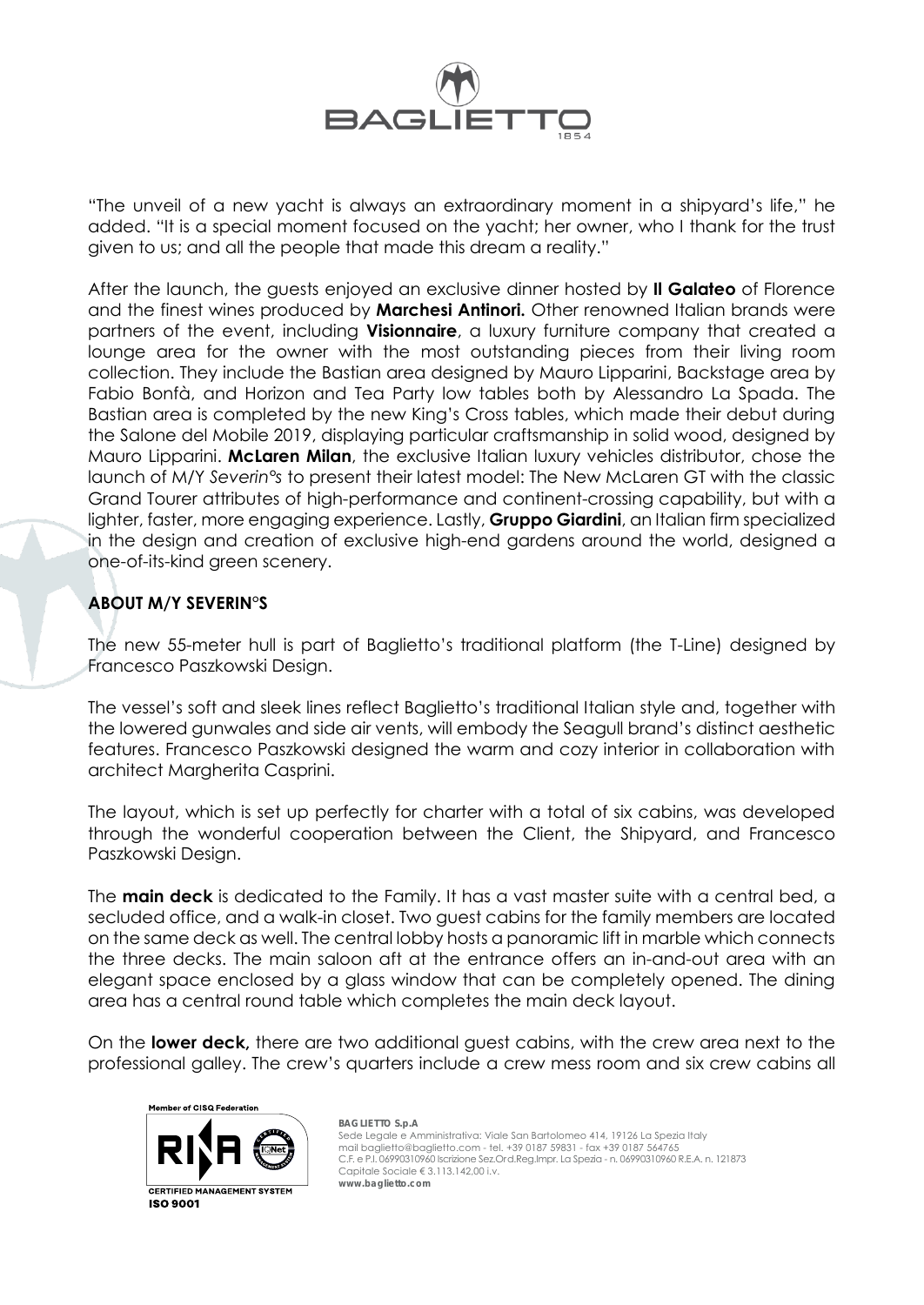

with ensuite heads. The captain's cabin is on the upper deck next to the modern wheelhouse, which has an integrated system provided by Telemar.

One more guest cabin is located on the **upper deck**, which has a multifunctional space furnished with a sofa and two Pullman beds. This area can easily become a playroom, or a massage room as required. The interior layout is complete with a living room, conversation area, and a gaming table. Outside, always on the upper deck, you can find a dining table for ten with a bar and relax area located aft.

The **sun deck**, a Baglietto trademark, is astonishing: 150 square meters of *al fresco* space entirely devoted to gatherings and outdoor activities. The stern offers a vast sunbathing area with freestanding sunbeds, while a relax area is located under the shadows of the roll bar. The two pop-up tables can transform this space into a cozy dining spot. There is also a swimming pool and bar on this deck.

The placement of the tender and toys in the foredeck allows more space to be dedicated to the **Beach Club,** which has double access. The Beach Club offers 55 square meters of space to relax with a steam shower, bar, and an additional area perfect for a gym and spa. The Beach Club faces the sea, ideal for those tranquil moments on the water.

The yacht is certified with the maximum class by Lloyd's Register of Shipping and has received two Caterpillar engines 3516C DITA, which push her at a maximum speed of 17 knots and cruising speed of 12 knots.

M/Y *Severin°s, hull* no. 10225, is an example of Baglietto's flexibility and full use of its **T-Line**  production.

The shipyard is recognized all over the world for its Italian **design and craftsmanship**, as well as its cutting-edge technology and performance. It relies on a state-of-the-art, entirely renovated shipyard, capable of ensuring an average production rate of three to four yachts per year. To date, there are four yachts under construction at Baglietto's modern La Spezia shipyard: a 43-meter HT Fast Line; a 54-meter craft and a 40-meter vessel to be delivered in 2020, both with exteriors designed by Horacio Bozzo and interiors by Hot Lab and Achille Salvagni, respectively; and the production on speculation of a third 48-meter model in the T-Line, which will be the sister ship of the Silver Fox and is expected to be delivered in October 2020.